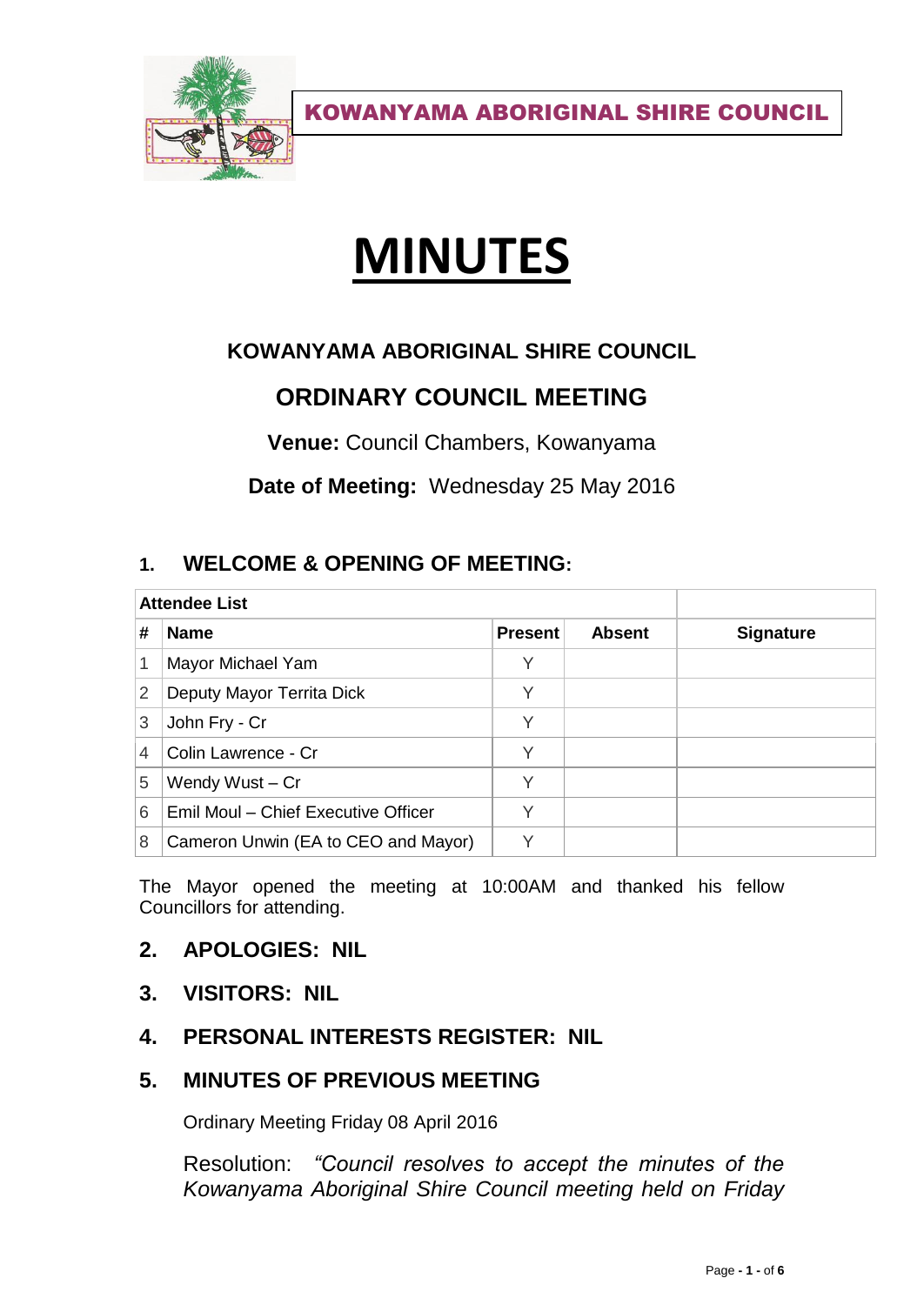

*08 April 2016 as a true and accurate record of Council business."*

Moved: Deputy Mayor Territa Dick Seconded: Cr. Lawrence

Carried in Full

## **6. BUSINESS ARISING FROM PREVIOUS MEETING**

- **6.1** Deputy Mayor reported that the Housing subcommittee is close to being finalized.
- **6.2** Deputy Mayor reported to Council on progress of Housing allocations

## **7. MAYOR'S REPORT**

- **7.1** Vegetation Management Act consultation: Mayor reported that he had represented Council in high level discussions on the proposed legislation with the QLD Government, MPs and other Councils
- **7.2** Skytrans: Mayor reported he had met with Skytrans representatives and had discussed the Local Fare Scheme, new scheduled flights and a proposed visit by an NRL player to Kowanyama
- **7.3** Public meeting

Resolution: *"Council resolves to hold a public meeting for community members of the Kowanyama Aboriginal Shire."*

Moved: Cr Wust Seconded: Deputy Mayor Dick

Carried in full

## **8. FINANCIAL REPORTS**

- **8.1** March 2016 Report
- **8.2** April 2016 Report

Resolution: *"Council resolves to accept the March 2016 and April 2016 financial reports as tabled by the CEO."*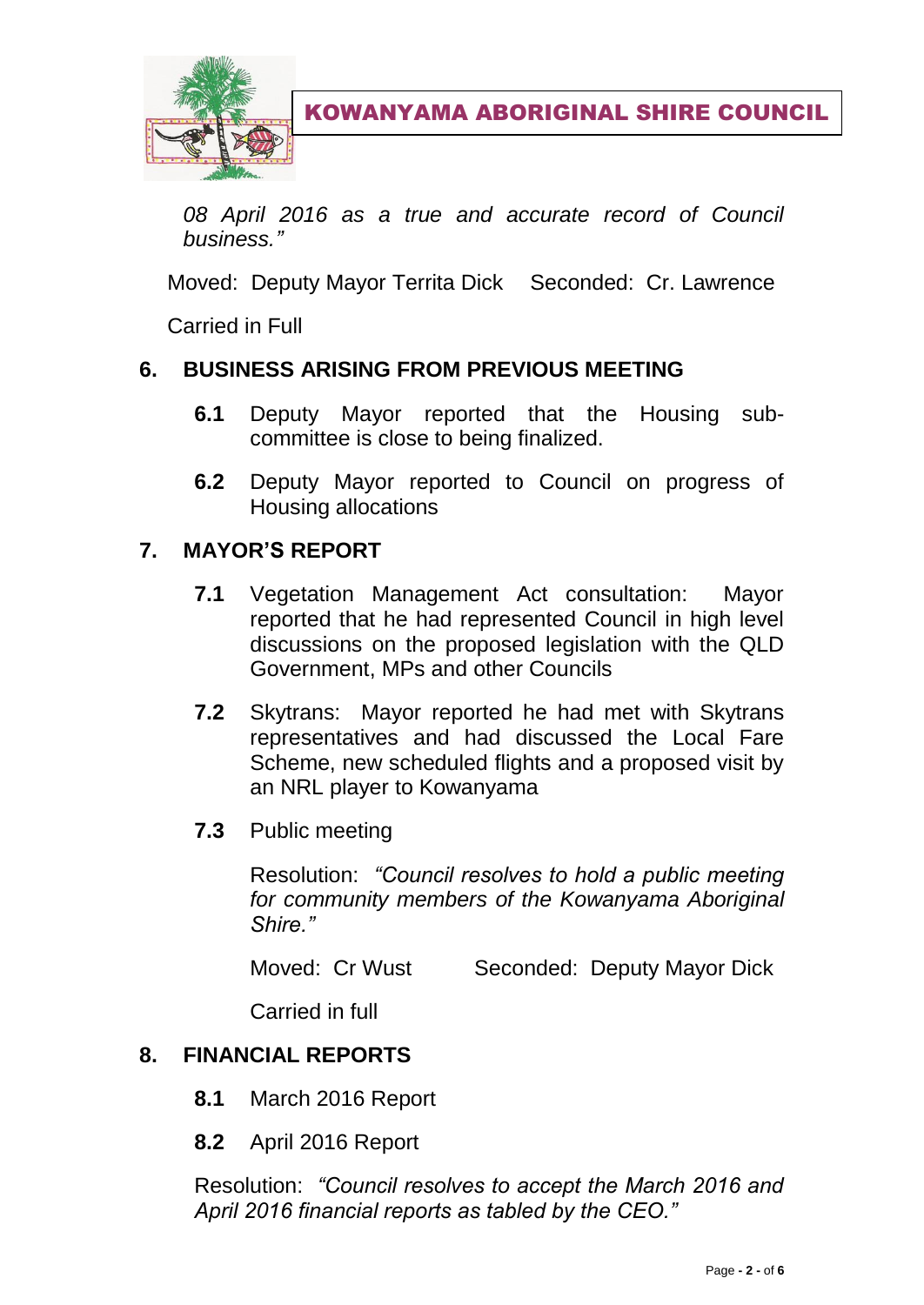

Moved: Cr Fry Seconded: Cr Lawrence

Carried in Full

## **9. CEO REPORT**

**9.1** Cape York Region Program - \$14.7 Million barge landing and sealed road

Resolution: *"Council resolves to authorise the CEO to endorse the Cape York Region Program (CYRP) funding agreement for the \$14.7 million upgrading, formation, installation drainage and dealing section at various locations along Topsy Creek Roads and installation of Barge Ramp through the Department of Transport and Main Roads."*

Moved: Cr Wust Seconded: Deputy Mayor Dick

Carried in Full

- **9.2** CDP Report April 2016
- **9.3** NDRRA Report April / May 2016
- **9.4** Cattle Company Report April 2016
- **9.5** Telstra Upgrade ADSL2+

Resolution: *"Council resolves to authorise the CEO to sign the agreement with Telstra to facilitate the delivery of ADSL2"*

Moved: Cr Lawrence Seconded: Cr Wust

Carried in Full

## **10. NEGOTIATION OF NEW CONTRACT FOR CEO**

Council conducted an in camera discussion on this item. No resolution was forthcoming.

## **11. CORRESPONDENCE**

**11.1** Letter from Dr David Solomon, Chair of Councillor Complaints Review Panel re: appointment of an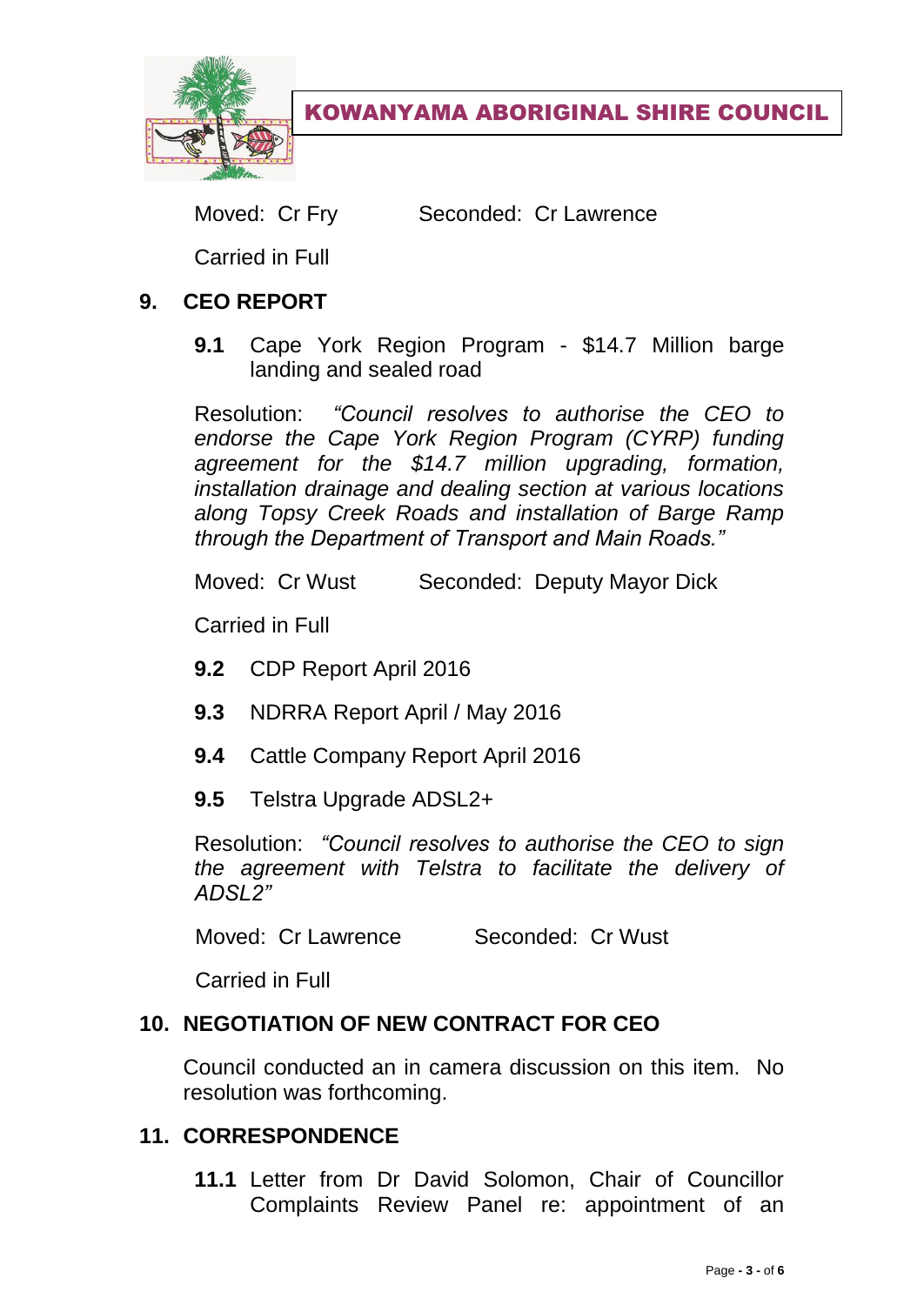

independent panel to review the policy and framework for complaints about the conduct of local government **Councillors** 

**11.2** Letter from Bottoms English Lawyers re: Stolen Wages Class Action

Tabled and discussed

**11.3** Letter from Greg O'Brien, Director of Black and More Law re: NDRRA Project Management Services

Resolution: *"Council resolves to accept the Black and More quote for NDRRA Project Management Services as detailed in the letter dated 18th of March 2016."*

Moved: Cr Fry Seconded: Cr Lawrence

Carried in Full

#### **12. KOWANYAMA ABORIGINAL SHIRE COUNCIL POLICIES**

Proposed policies by HR Manager tabled and discussed. Policies to be reconsidered at the next meeting

## **13. NATIONAL PARTNERSHIP AGREEMENT ON REMOTE INDIGENOUS HOUSING (NPARIH)**

Resolution: *"Council resolves to reconfirm its commitment to the NPARIH funding agreement detailed in the letter dated 10 December 2009 from Mayor Thomas Hudson to Minister Desley Boyle MP and Minister Karen Struthers MP*

Moved: Deputy Mayor Dick Seconded: Cr Wust

Carried in Full

## **14. TENANCY MANAGEMENT**

**14.1** To allow the Department of Housing and Public Works to deliver tenancy management services on behalf of the Kowanyama Aboriginal Shire Council'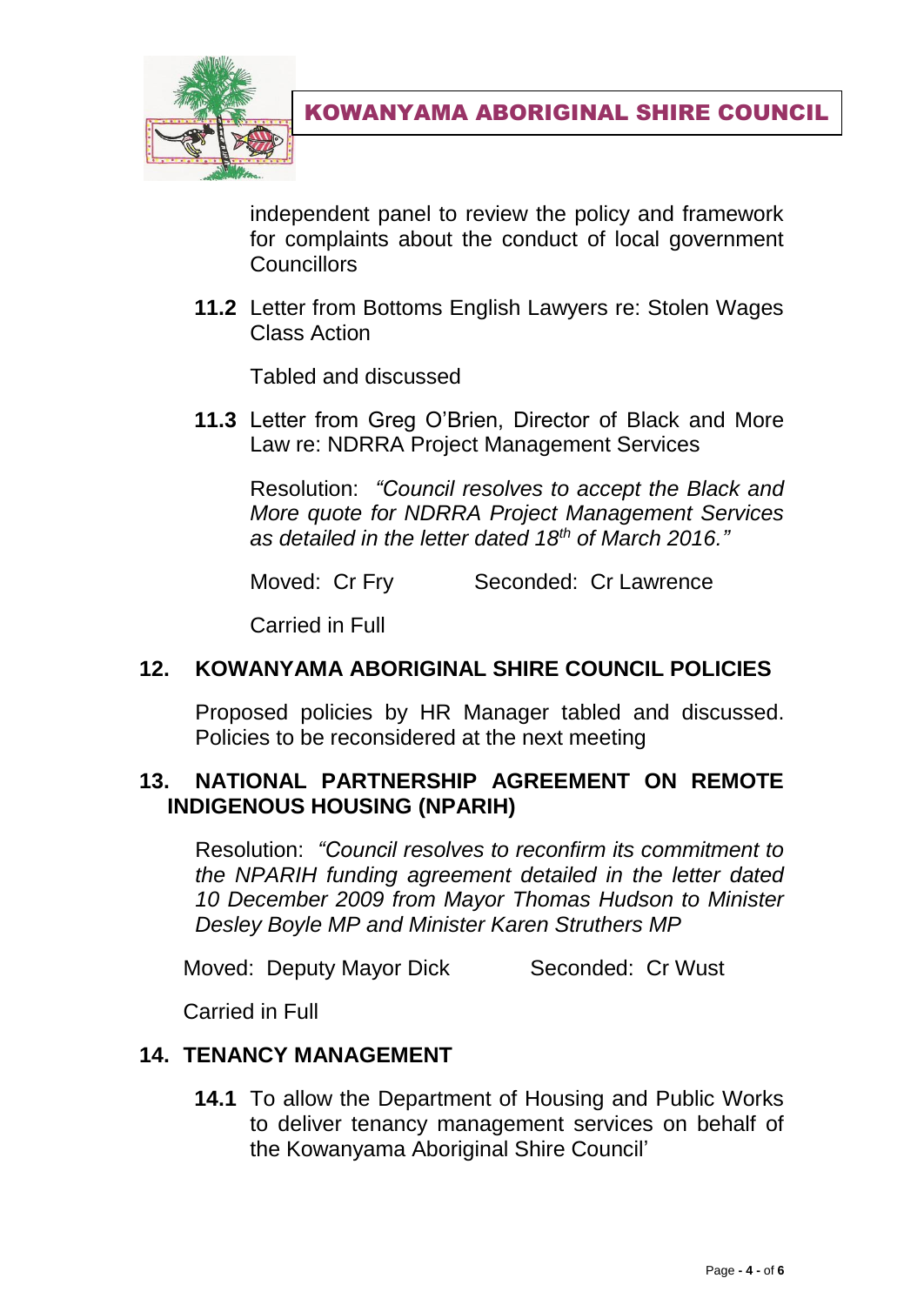

Item tabled. Council to invite the Department of Housing to brief Council prior to Council making a final decision.

## **15. GENERAL BUSINESS**

**15.1** NAIDOC celebrations – Kowanyama State School celebrations planned between 06 – 12 September 2016

Resolution: *"Council resolves to co-ordinate NAIDOC celebrations with Kowanyama State School."."*

Moved: Cr Fry Seconded: Cr Lawrence

Carried in Full

**15.2** Building our Regions Funding Round 2

Resolution: *"Kowanyama Aboriginal Shire Council supports the submission of the expression of interest in terms of Round 2 of Building our Regions funding for the Kowanyama Floodgate and Bore Upgrade."*

Moved: Cr Lawrence Seconded: Cr Fry

Carried in Full

**15.3** Council contribution towards the project submitted to the National Stronger Regions Fund Round 3

Resolution: *"Council authorises Council's contribution towards the project submitted to the National Stronger Regions Fund Round 3 subject to Traditional Owner approval."*

Moved: Mayor Michael Yam Seconded: Cr Lawrence

Carried in Full

**15.4** Key hold charges at Kowanyama Airport

Proposal from Manager at Kowanyama Airport that a charge be implemented for the holding of keys and